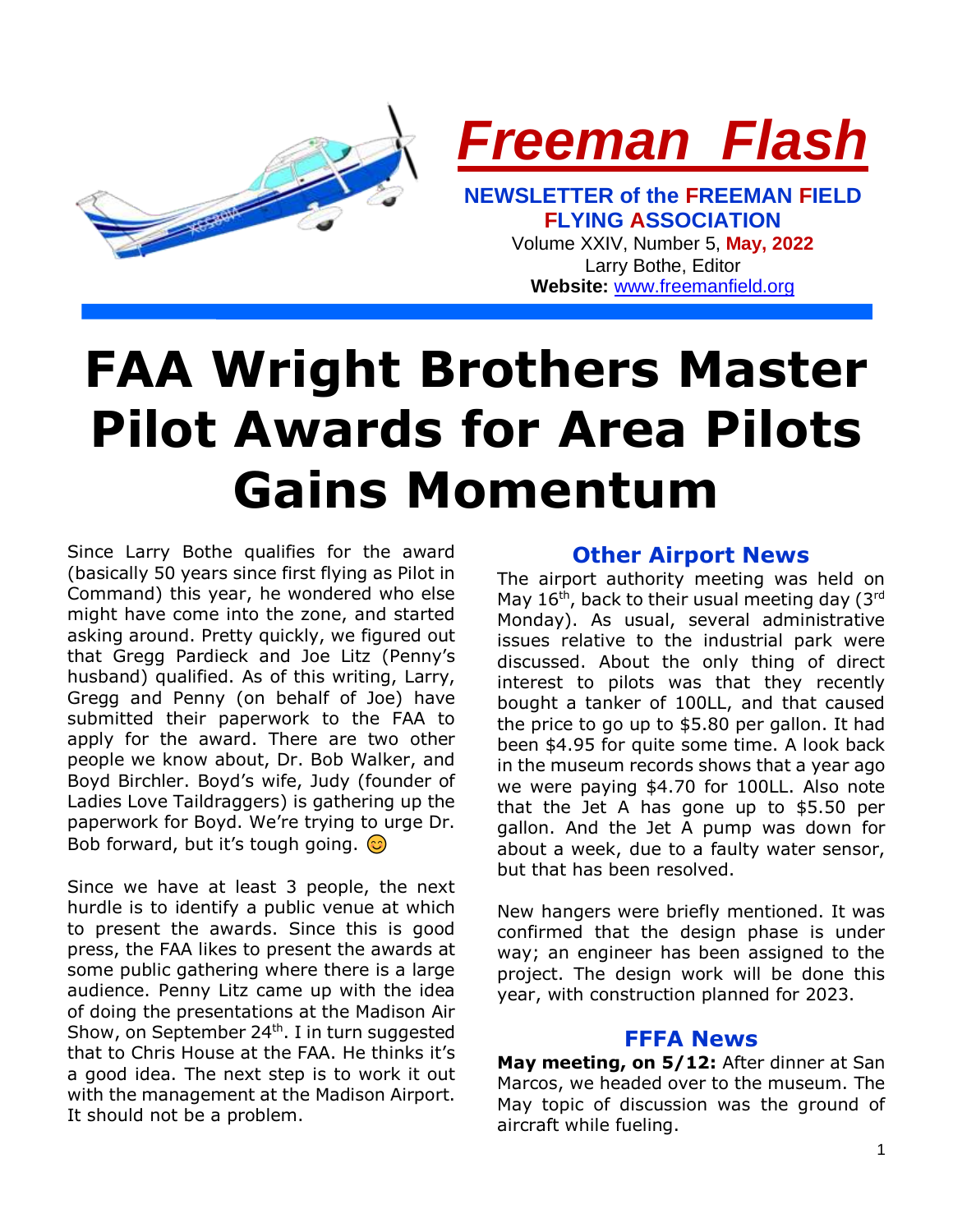**Next meeting, June 9th:** We'll start out at San Marcos for dinner ay 5:00PM. Please join us. After that we're off to the museum for the formal meeting at 7:00. I'm sure we'll talk about the results of Airplane Ride Day, and probably plans for Oshkosh. Note that there will be no FFFA meeting, or newsletter, in July. If anything really important comes up, a group email will be sent.

# **FFFA Member Activities & Accomplishments**

#### **Helmut & Larry Cub-Fetch Adventure** Penny Litz's husband Joe's J-3 Cub was due

for annual inspection, so it needed to move from Mt. Comfort to Seymour. Joe is working out of town, Penny isn't tail-dragger qualified, so Helmut and Larry said they would go get it. Larry hadn't flown for over a month, due to cataract surgery, and supplychain delay in getting new glasses. Helmut has a lot of J-3 time, so he would fly the Cub back. (Larry also has J-3 time, but not much, and not recent.) Here's a pictorial recap of our trip. Helmut took the pictures.



Larry getting the Champ ready to fly. The windshield was dirty just from sitting in the hangar. Larry's partner, Tom Hallow, hadn't been flying it either. Too busy planting crops.



Penny & Larry with the Cub before leaving Mt. Comfort. It started on the first blade.



Helmut is happy flying the Cub.



Classic flight view. Solo from the rear seat. Note the total of 5 instruments. The J-3 Cub meets the minimum equipment requirements of FAR 91-205 for Day-VFR flight.

Cataract surgery: A lot of people have asked me about how that went, so here's my experience. First, you need to know that my cataracts weren't very bad. They just barely qualified to be done, under Medicare rules for required surgery. Some people fear the surgery, and wait until they can hardly see. Nobody should do that; the procedure has no discomfort, and takes only about 15 minutes to perform. It is typical to do both eyes, one week apart. You can see (a little bit cloudy) as soon as the procedure is over. The cloudiness goes away overnight. No eye patches. No laying still. All normal activities are OK. I was cautioned not to rub my eyes, and to not spray water into an open eye while taking a shower. That's it. Driving the next day is OK. I actually could have flown; I could see better after the surgery *without* glasses than I could see before, *with* glasses. And now that I finally have my new permanent glasses, I'm Old Eagle Eyes.

Well, c'mon here, it can't be all peaches & cream. No, it's not. There is one big pain in the neck; and that's the need for eye drops.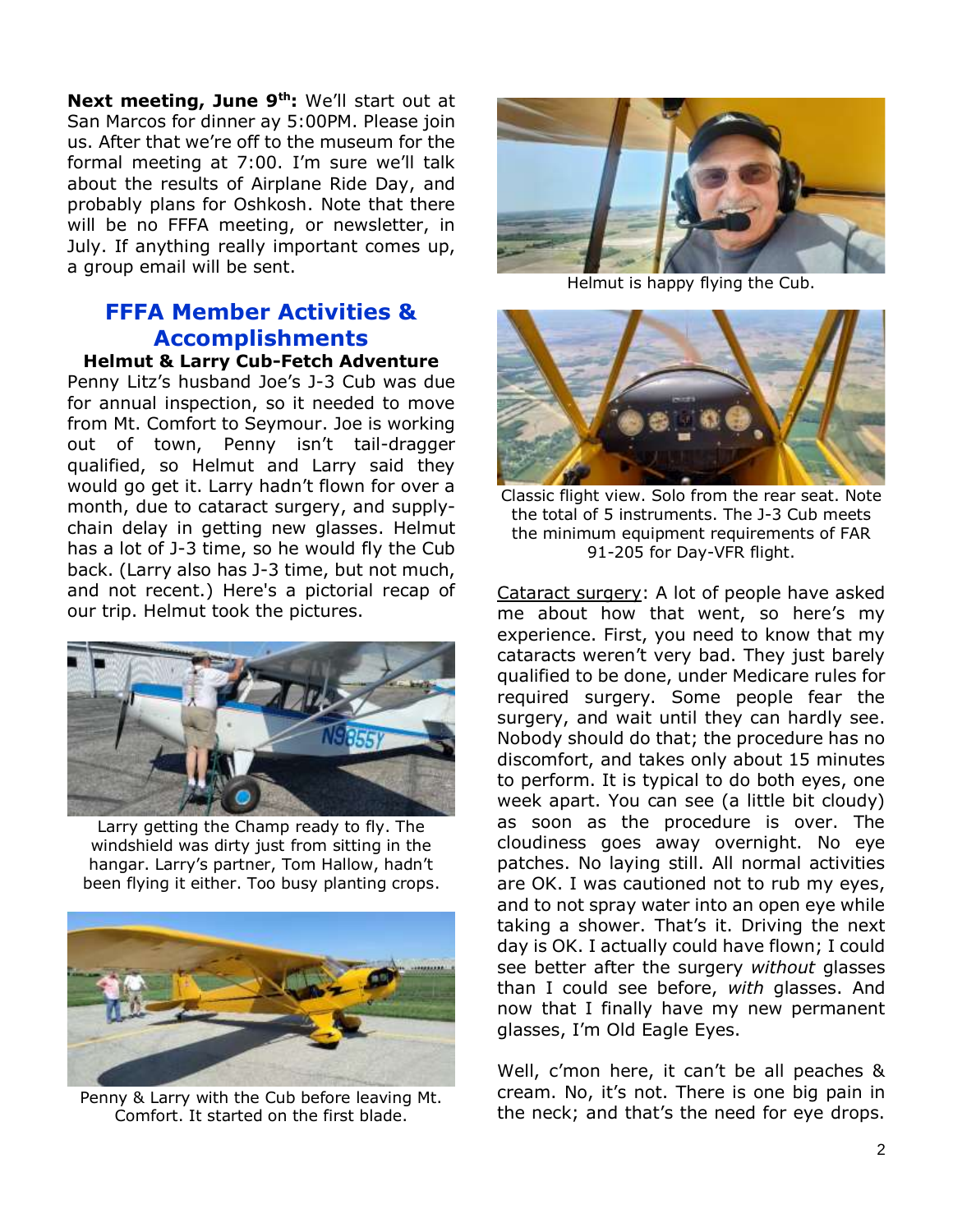Lots of eye drops; three different kinds, four times a day. They give you a check-off sheet, but even with that, keeping track is hard. For the first 2 weeks after the procedure, you must put all 3 kinds in your eye, 4 times a day. But then you're finished with one kind, and another one tapers off. Now, the eyes are out of phase by one week, which means that each eye is on a different drop schedule. It's difficult to explain in words, and more difficult to do and keep proper track. But you get through it. I'm very glad I had it done.

# **LSC Glider News Heat Exhaustion** By Steve Hayes, MD, PhD

I normally don't fuss about titles. I would rather be just Steve, but in this case I want you to know that I do have some training and experience with the subject of heat exhaustion. Enough said.

A few months ago, I was writing about Hypothermia, an excessive loss of heat from the body. Now it is time to discuss Hyperthermia (too much body heat), which leads to heat exhaustion. But as usual, the process is more complex. For those of you who participated in Airplane Ride Day last summer, think back to the three individuals who suffered varying degrees of heat exhaustion. Heat exhaustion is an insidious progression of events leading to the coup de gras - unconsciousness and heat stroke. It can take 1-2 days to recover from heat exhaustion. Heat stroke requires 1-2 months or more for recovery and there may be permanent sequelae. Fortunately, intelligent pilots as we are, we are able to prevent or interrupt the process by understanding clues to the progression. As with most problems we encounter in flying, **planning, prevention and preparedness** will usually see us through.

Heat exhaustion is usually seen in individuals doing strenuous work in a hot environment without replacing water and salt loss. Persons most susceptible to heat exhaustion are the

elderly, have high blood pressure, poor physical condition, obesity, and those not acclimated to a hot environment. I don't know many pilots who perform heavy work outdoors in the heat, or indoors in a very hot environment. Those individuals are better acclimated and physiologically handle heat better than we oldie pilot folks. The body cannot cool itself by evaporation in still air at 60% or greater relative humidity. Evaporating sweat at high humidity requires constant air flow over the body's surface. Gliders and many small aircraft without air conditioning become very hot greenhouses on sunny summer days. We rely on cooler temperatures aloft and whatever ventilation there is in the cockpit. We all sweat and are susceptible to dehydration, including salt loss. Preflight operations, fueling, dealing with passengers and baggage, etc. may put us at a fluid volume deficit prior to our flight. For glider pilots, preflight activity includes man-handling the gliders out of hangers, and a lot of pushing and pulling the gliders on the flight line. There is no shade while we work. So, we usually start our flights at a fluid deficit as well. Without fluid and salt replacement, fatigue and decreased alertness will gradually set in.

What do we look for? Since heat exhaustion results from loss of water and salt and an increase in body temperature, we must recognize the early signs to prevent falling deeper into the pit. The following list is an approximate progression of signs as heat stress evolves to exhaustion. Keep in mind that water loss and salt loss occur concomitantly. These are signs that our body's heat defense system is gradually being defeated. One sign may occur before another:

- Dry mouth (Raise your hand if you have completed preflight and loading with a dry mouth.)
- Early, excessive thirst
- Fatigue
- Headache
- Muscle Cramps (from salt loss—mainly sodium, potassium, magnesium & calcium)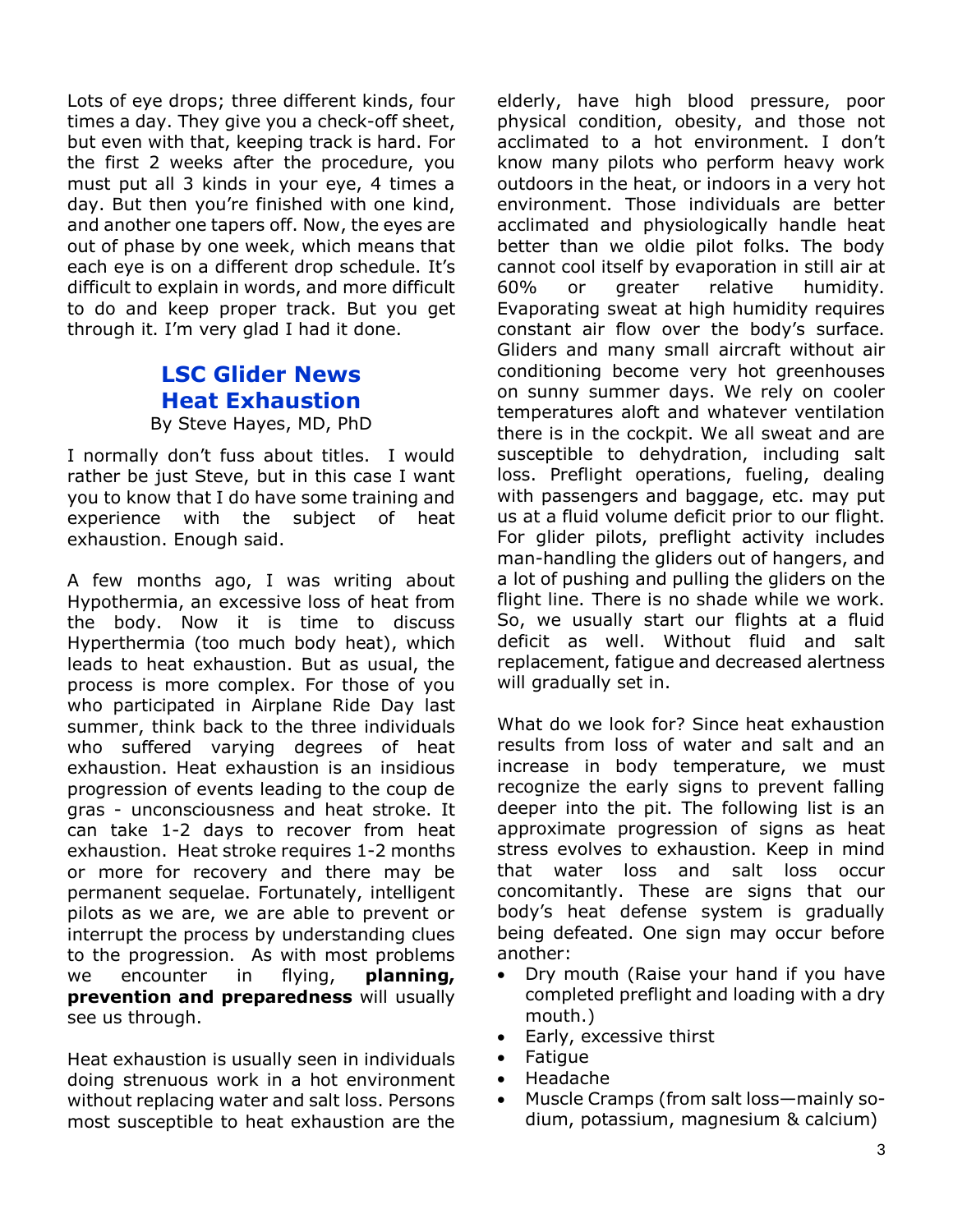- Faintness
- Dizziness (low blood pressure upon standing, even worse if it occurs while sitting)
- Weak, rapid pulse
- Nausea/vomiting (from salt loss—mainly sodium, potassium, magnesium and calcium)

### **LAND THE AIRCRAFT IMMEDIATELY. IT MAY ALREADY BE TOO LATE**.

- Later, cool, moist skin with goose bumps when in the heat
- Loss of consciousness—now a medical emergency
- Heat stroke possible at core temperatures above  $104^{\circ}F(40^{\circ}C)$

Urination is another clue. If you are not urinating once every hour or so, or your urine is very concentrated, you are not consuming enough liquid. Long flights without drinking are not a good idea. Have a urine collection system available and keep drinking! One should also eat snacks every hour, which prevent some fatigue and improve alertness. Please do not forget salt repletion. I prefer SaltStick capsules (Google SaltStick). They contain sodium, potassium, magnesium, calcium and vitamin D to improve absorption. I take one capsule every hour or so, and I drink water for my liquid. One may also drink sports drinks with electrolytes or Pedialyte in place of salt capsules and water. **Repletion of salt is the biggest prevention of fatigue and muscle cramps.** For pilots on long flights, our encounter with heat stress/exhaustion usually does not progress beyond this point. On the ground the story may be different—I am thinking of Airplane Ride Day in summer heat.

My observations concerning ARD 2021 come from my discussions with several individuals who were present. All persons in attendance were susceptible to heat stress and exhaustion: pilots, workers and the general public. The amount of exertion and sun exposure increased the risk. The Riders, basically the general public, have no idea what conditions they will encounter at the airport. Most will not even bring a bottle of water or hat. All need to be cared for, some more than others:

1. Pilots should be segregated from the crew loading riders into the aircraft to preserve energy and decrease fluid loss. They sweat enough just sitting on the flight line and flying.

2. Rotation of pilots every 3 or 4 flights is ideal (I know this requires more pilots.) Give them a chance to experience airconditioning, fluid and salt replacement.

3. The personnel loading riders must **watch their mates** for signs of heat stress/exhaustion. This is example the most susceptible group, and self-awareness diminishes when the lines are long, and early heat exhaustion is playing tricks on our brain. Provide plenty of cold sports drinks and salt to replenish the large quantities they are losing. If there are signs of stress, move them to air conditioning. Better yet, rotate them on and off the flight line to prevent stress.

4. There should be several shade tents and chairs for riders while they wait. Provide them with ample cold water.

5. Ample fluid for everyone means more bathroom stops (a good thing). Several porta-pots need to be available to decrease stress on the administration building's toilets.

6. It is always good to have an EMS unit available for a crowd in these conditions. 7. Hope for a cool, cloudy day!

#### **Museum Archives News of the Freeman Army Airfield Museum**



*The Freeman Army Airfield Museum is a completely separate entity from the Freeman Field Flying Association. Some of our board members (L. Bothe, K.* 

*James) overlap. The FFFA on occasion supports the museum with gifts of money for worthy projects. FMI [www.freemanarmyairfieldmuseum.org.](http://www.freemanarmyairfieldmuseum.org/)*

At this point in May, museum personnel are pretty well concentrating on Airplane Ride Day, and all that entails. Larry Bothe has been coordinating ground crew, aircraft and pilots, and collecting necessary pilot information for the FAA. Tom Octavec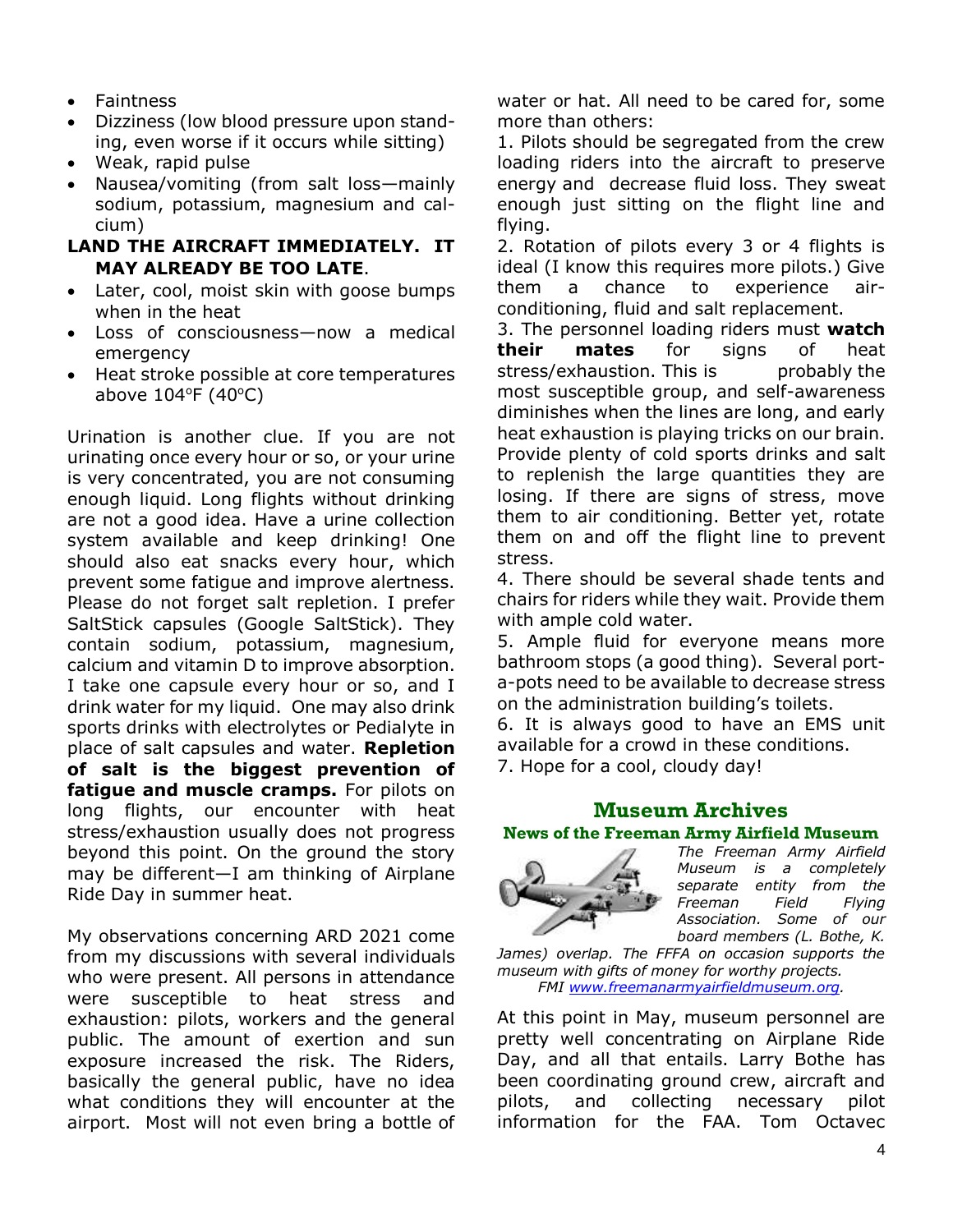continues to stock up the gift shop for ARD, and properly organize the new toy items for ease of sale. Joe Clegg even got into the act by refolding our T-shirts for sale in a more compact manner. Other board members have posted flyers in store fronts in Seymour, and other nearby towns. We have arranged for a fire truck, with EMS technicians, to be onsite. Pray for good weather on June  $4<sup>th</sup>$ .

We had Day of Caring on May 10th. United Way sent us 10 volunteers (we had asked for only 4  $\odot$ ) to do 2 projects. One project was to go through all the used lumber we have saved over the years. With today's price of lumber, we're really glad we have it, but it was a jumbled mess. We took it all out of the storage area, pulled nails, threw away ratty pieces, sorted by size, modified the storage shelves, and finally, put it all away in neat piles, with ready access to each lumber size. Museum President Joe Clegg supervised the lumber sorting/salvage effort.

While half of the volunteer group was working on the used lumber, the other half tackled the project of reorganizing our storage shed full of unused display cases and other furniture. It had become so jammed up that we could no longer tell what we had, or get pieces out when we needed them. That team took most of the items out of the storage shed, analyzed what we had, put some things back, and took about half of the pieces to another building where we had plenty of room. Now we again know what we have, and can get to it when needed. Dan Kiel and Marty Schwab (one in each building) supervised the furniture project. Don Furlow (airport manager) helped us out with one very large display case that would not go through a standard doorway. He let us put it in an airport storage area that has an overhead door. Thanks, Don.

# **Airline Perspective –**

#### Airline Mergers, Reduced Time to ATP By Adam Springmeyer

Hello fellow FFFA members. I think we can finally say Old Man Winter is behind us, and we can look forward to a nice Spring and Summer. This month's article is going to cover several industry changes, so let's 'fly' right into them.

A few months ago, I reported on a merger of Spirit Airlines and Frontier Airlines. This merger looked like it was going to happen, but there were legal issues to battle through. Due to these legal issues, mostly from the Attorney General in Denver, this allowed time for JetBlue to come in and make a counteroffer to buy Spirit Airlines. JetBlue came to the table with an all-cash offer. Spirit Airlines rejected the counteroffer of JetBlue, and decided they would accept Frontier's offer. JetBlue has now decided to conduct a hostile takeover of Spirit Airlines. JetBlue is going to each individual stockholder of Spirit Airlines and offering them \$30.00 for each share. As of writing this article, Spirit Airlines (SAVE) closed at \$19.09 per share. This would give each shareholder a profit of 36.4% per share should they choose to sell. This announcement locks Spirit Airlines into the total number of shares that is currently has on the market. In the past, Airlines would create more shares to sell to prevent hostile takeovers. This practice is now illegal. JetBlue's share price went up 11% over the course of the week since they made the announcement. JetBlue says that Spirit's route structure and aircraft will be the perfect complement to their system.

Last month, SkyWest Airlines went to the FAA and asked to be relieved from its EAS (Essential Air Service) routes due to low staffing. The FAA denied their request, and stated they have to finish the contract for their services or face a large fine. However, this month, SkyWest found enough staffing to reopen a previously closed pilot base in Atlanta, Georgia (ATL.) With that development, it is not clear what SkyWest's intentions were. Only time will tell.

Finally, making news, is Republic Airways asking, for relief in the Restricted ATP rule. Currently, in order for a pilot to become a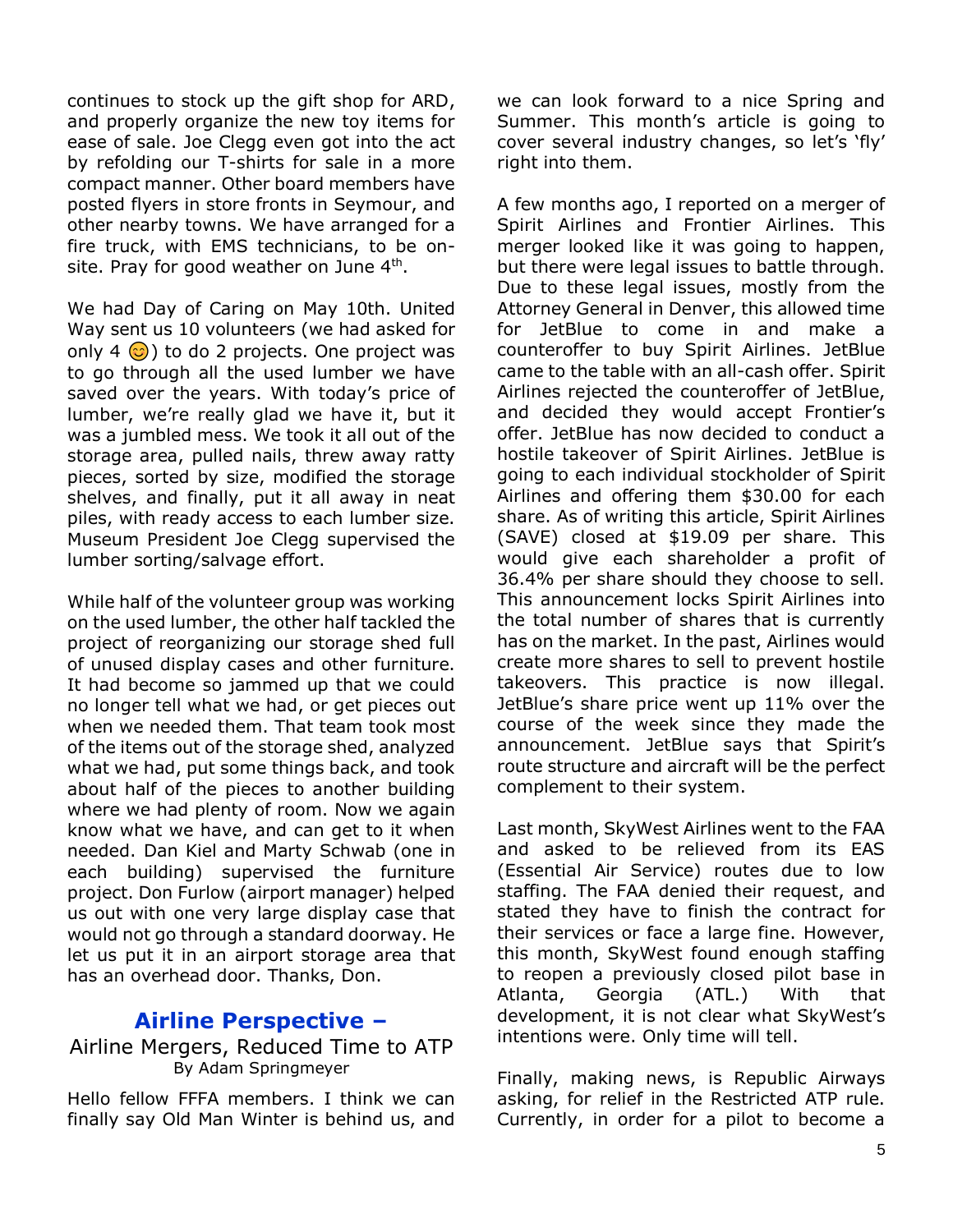First Officer with any FAR Part 121 air carrier, they must have a minimum of 1500 hours of flight time. The total time can be reduced to from 750 to 1250 hours, depending if the applicant is prior military, has a 2-year approved aviation degree, or a 4-year approved aviation degree. Republic, like many other carriers, is looking for more pilots. To this end, Republic created the Lift Academy. This program trains pilots from 0 hours, brings them up to 1500 hours, and then they become a First Officer for Republic. This program is allowing pilots to flow into their ranks, but it is not enough to keep up with the attrition. Lift Academy is a certified flight school; however, applicants do not earn an aviation degree. Therefore, graduates from Lift Academy do not qualify for the Reduced ATP hours program, and must accumulate 1500 hours to obtain a position with Republic Airways.

Republic asked the FAA that Lift Academy graduates be placed in the 750-hour category. This request is based on Republic Procedures (airline-specific training) being used in the program. After the Republic request was made public, there were responses from the Colgan Air Survivors Group and the Airline Pilots Association (ALPA, the largest Pilot's Union), against this idea. Each group has their own reasons for not wanting this change. Only time will tell whether the FAA sides with Republic or not.

I thank each and every member for reading these articles. I would also like to thank all the members who send in requests for different topics. If you have any questions that you would like to have answered, please email me at [adam.springmeyer@gmail.com.](mailto:adam.springmeyer@gmail.com) Fly Safe, and Blue Skies.

No Aviation Humor or Interesting Internet Links this month. The usual contributors of those items are silent.

# **Announcements, Sell/Buy**

**Seymour Glider Operation Information** The Louisville Soaring Club would like aircraft flying at SER to know that the gliders almost always operate off runways 14/32. However, that does not mean that the wind favors 14 or 32. The gliders and tow plane use 14/32 because it is convenient to where the gliders are stored. … All the gliders have radios. When approaching the field, especially on weekends, call addressing *Seymour Glider Operations* and ask where the gliders are; they will tell you. It actually works best, when glider operations are in progress, for power planes to use 5 or 23. FMI [www.soarky.org,](http://www.soarky.org/) or call Mike Carlson, President, 502-321-6349.

| <b>FFFA Officers - Contacts</b>                 |  |
|-------------------------------------------------|--|
| <b>Karen James</b> , President, 812-498-4482    |  |
| Flygirl172@me.com                               |  |
| Jan Sipes, Vice President, 812-522-9446         |  |
| sipesj@hotmail.com                              |  |
| <b>Brett Hays</b> , Secretary, 812-528-2186     |  |
| brett@bretthays.law                             |  |
| Larry Bothe, Treasurer/Membership, 812-521-7400 |  |
| LBothe@comcast.net                              |  |
| <b>Barty Moffett</b> , Board, 812-528-0012      |  |
| barty@barty.com                                 |  |
| Tom Hallow, Board, 812-569-4293                 |  |
| hallow1950@gmail.com                            |  |
| Zach Grant, Board, 317-201-4293                 |  |
| L1011jock@sbcqlobal.net                         |  |

# **Local Event Calendar at a Glance**

**Next FFFA meeting, on June 9 th**, 7:00PM, at the museum. Dinner before the meeting at San Marcos, 5:00PM.

May 14, Bishop fly-in, Madison, IN IMS\* **Jun 4, Airplane Ride Day, SER\*** Benefit Freeman Army Airfield Museum Jun 18, Flapjack fly-in breakfast, 7-11, OVO Jul 19, Hagerstown (IN), Flying Circus, I61 Jul 25-31, AirVenture 2022, OSH Sep 3-5, Red Stewart fly-in, 401\*\* (Air show on 9/3) Sep 8-10, Midwest LSA Expo, MVN Sep 10-11, Greencastle, IN Airport Days\* (Biplane rides on Sept.  $10<sup>th</sup>$ ) Sep 19-25, Triple Tree fly-in, SC00 Sep 24, Madison Air Show, IMS\*\* \*\* Two asterisks mean Cliff Robinson will be performing an air

show at that event; \*one asterisk means Cliff will be there offering Stearman rides, but no air show. If you want to see world-class aerobatics with no admission charge, attend one of the air shows.